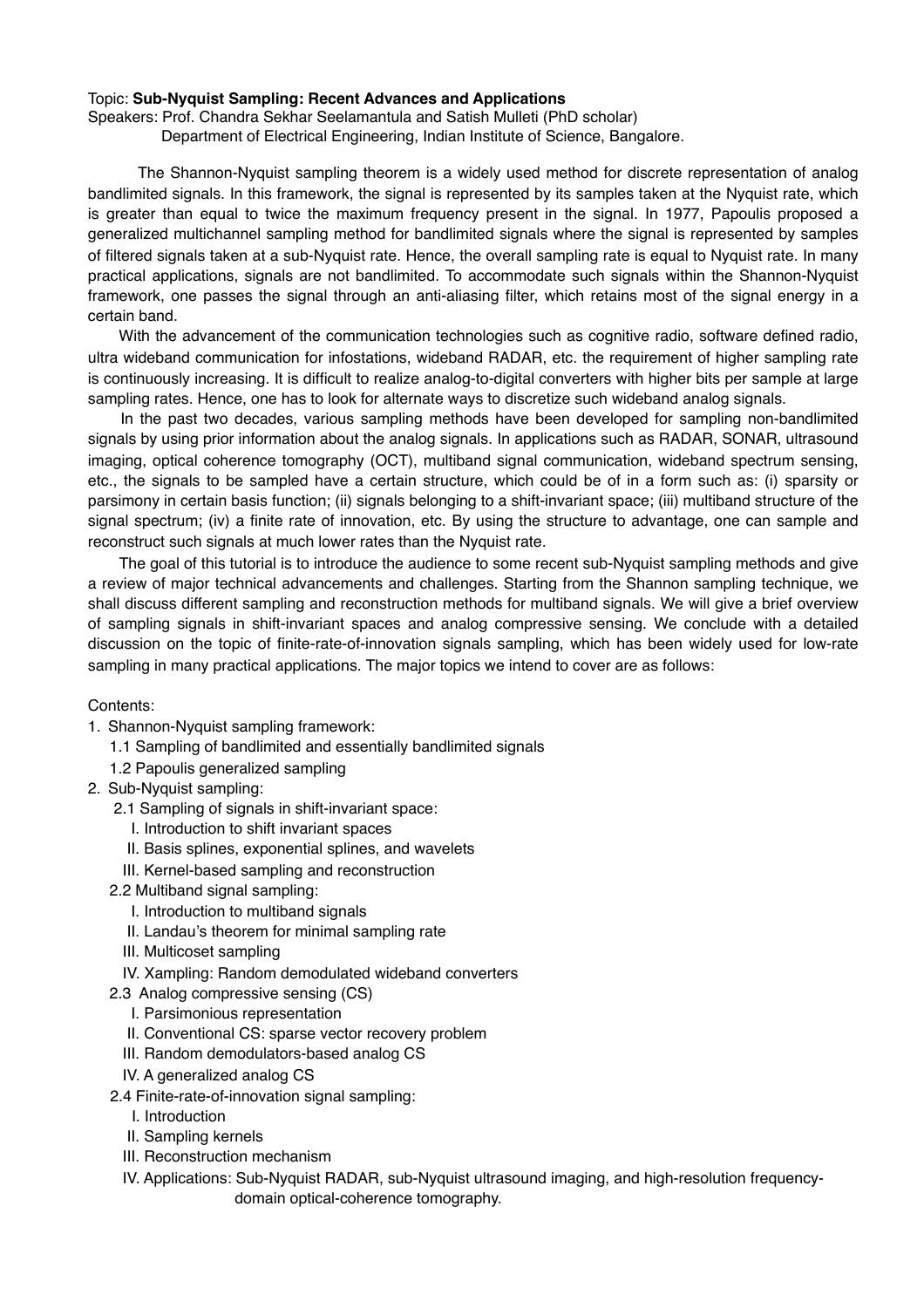## **References**

- 1. C. E. Shannon, "A mathematical theory of communication," *The Bell Syst. Tech. J.*, 1948.
- 2. H. Nyquist, "Certain topics in telegraph transmission theory," *Trans. American Inst. of Elect. Eng.*,1928.
- 3. A. Papoulis, "Generalized sampling expansion," *IEEE Transactions on Circuits and Systems*, 1977.
- 4. M. Unser, "Sampling–50 years after Shannon," *Proc. IEEE*, vol. 88, no. 4, pp. 569–587, Apr. 2000.
- 5. M. Unser, A. Aldroubi, and M. Eden, "B-spline signal processing. I.Theory," I*EEE Trans. Signal Process.*, 1993.
- 6. M. Vetterli, P. Marziliano, and T. Blu, "Sampling signals with finite rate of innovation," *IEEE Trans. on Signal Process.*, 2002.
- 7. P. L. Dragotti, M. Vetterli, and T. Blu, "Sampling moments and reconstructing signals of finite rate of innovation: Shannon meets Strang- Fix," *IEEE Trans. on Signal Process.*, 2007.
- 8. C. S. Seelamantula and M. Unser, "A generalized sampling method for finite-rate-of-innovation-signal reconstruction," IEEE Signal Process. Lett., 2008.
- 9. C. S. Seelamantula, OperA: Operator-Based Annihilation for Finite-Rate-of-Innovation Signal Sampling.To appear in Recent Press Advances in Sampling Theory and Applications, Springer, 2015
- 10.R. Tur, Y. C. Eldar, and Z. Friedman, "Innovation rate sampling of pulse streams with application to ultrasound imaging," *IEEE Trans. on Signal Process.*, 2011.
- 11.S. Mulleti, S. Nagesh, R. Langoju, A. Patil, and C. S. Seelamantula, "Ultrasound image reconstruction using the finite-rate-of-innovation principle," in Proc. IEEE Int. Conf. on Image Process. (ICIP), 2014.
- 12. J. Castorena and C. D. Creusere, "Sampling of time-resolved full-waveform LIDAR signals at sub-Nyquist rates," *IEEE Trans. on Geoscience and Remote Sensing*, 2015.
- 13. A. Nair, P. Marziliano, R. F. Quick, R. Crochiere, and G. Baechler, "Multichannel ECG analysis using VPW-FRI," in Proc. Intl. Conf. on Sampling theory and Appl. (SampTA), 2013
- 14. R. Venkataramani and Y. Bresler, "Perfect reconstruction formulas and bounds on aliasing error in sub-Nyquist nonuniform sampling of multiband signals," *IEEE Trans. on Info. Theory*, 2000.
- 15. M. Mishali and Y. C. Eldar, "Blind multiband signal reconstruction: Compressed sensing for analog signals," *IEEE Trans. on Signal Process.*, 2009.
- 16. O. Bar-Ilan and Y. C. Eldar, "Sub-Nyquist radar via Doppler focusing," *IEEE Trans. Signal Process*., 2014.
- 17. C. S. Seelamantula and S. Mulleti, "Super-resolution reconstruction in frequency-domain optical-coherence tomography using the finite-rate- of-innovation principle," *IEEE Trans. on Signal Process.*, 2014.
- 18. D. L. Donoho,"Compressed sensing," *IEEE Trans. Info.Theory*, 2006.
- 19. E. J. Candes, J. Romberg, and T. Tao, "Robust uncertainty principles: Exact signal reconstruction from highly incomplete frequency information," *IEEE Trans. Info.Theory*, 2006.
- 20. B. Adcock and A. C. Hansen. "A generalized sampling theorem for stable reconstructions in arbitrary bases," *J. Fourier Anal. Appl.*, 2010.
- 21. Y. C. Eldar. "Sampling with arbitrary sampling and reconstruction spaces and oblique dual frame vectors," *J. Fourier Anal. Appl.*, 2003.
- 22. Y. C. Eldar and T. Michaeli, "Beyond Bandlimited Sampling," *IEEE Signal Process. Mag.*, 2009.
- 23. Y. C. Eldar, "Compressing sensing for analog signal in shift-invariant spaces," *IEEE Trans. on Signal Process.*, 2009.
- 24. T. Michaeli and Y. C. Eldar, "Xampling at the rate of innovation," *IEEE Trans. on Signal Process.*, 2012.
- 25. E. Matusiak and Y. C. Eldar, "Sub-Nyquist sampling of short pulses," IEEE Trans. on Signal Process., 2012.
- 26. S. Mulleti, B. A. Shenoy, and C. S. Seelamantula, "A multichannel sampling method for 2-D finite-rate-ofinnovation signals," in Proc. IEEE Int. Conf. on Electronics, Computing and Commun. Technologies (CONECCT), 2013.